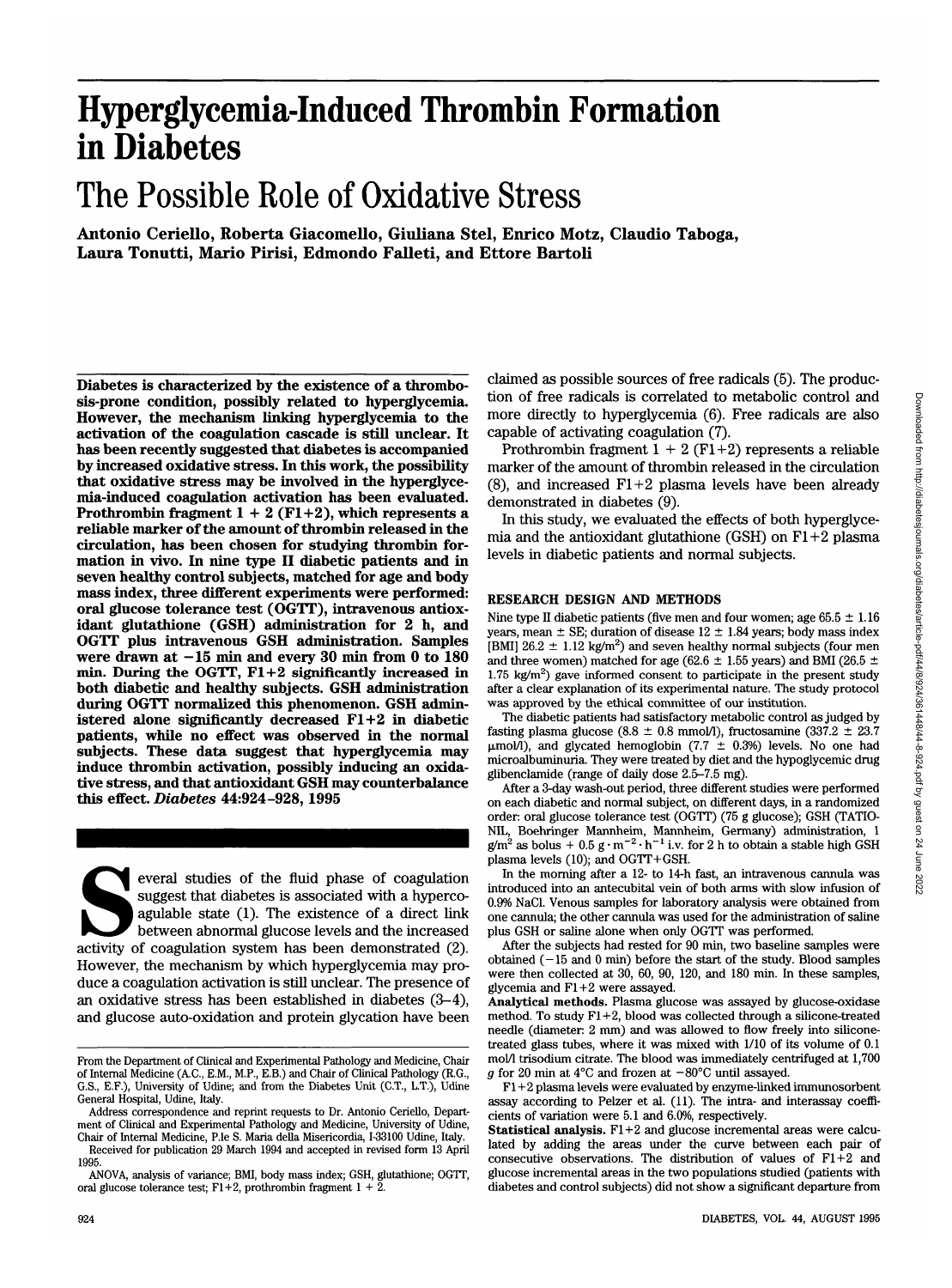

**FIG 1. Fl+2 and plasma glucose in diabetic** *(A* **) and normal** *(B* **) subjects during OGTT (•), OGTT+GSH (O), or GSH (•). Values are expressed as means ± SE.**

normality at the Shapiro-Wilk *W* test. Therefore, paired Student's *t* tests (two-tailed) were used for the comparison of the individual values of  $F1+2$  and glucose incremental areas according to the different experimental conditions used. Finally, analysis of variance (ANOVA) for repeated measures was performed to identify the existence of a significant difference in mean  $F1+2$  concentration both at the different times of a specified experiment and among the three different experimental conditions used. All values are expressed as means  $\pm$  SE; all statistical tests were performed by means of the BMDP statistical software package.

#### **RESULTS**

Figure 1 presents the mean value  $\pm$  SE of F1+2 in both diabetic patients and control subjects for each of the three experimental conditions. In diabetic patients, ANOVA for repeated measures demonstrated that the mean values of  $F1+2$  at the different times considered differed significantly according to the experimental conditions used (OGTT, OGTT+GSH, and GSH alone:  $F$  within subjects = 14.11,  $P =$ 0.0001) and also that the mean values of  $F1+2$  changed significantly in time in all experiments  $(F = 3.97, P = 0.001)$ . The interaction between these two factors (experimental conditions and time) was also highly significant *(F* for interaction =  $25.01$ ,  $P < 0.0001$ ). Similar results were obtained in control subjects  $(F = 4.15, P = 0.03; F = 12.51, P = 12.51)$ 0.0001; and  $F = 11.06$ ,  $P < 0.0001$ , respectively).

In diabetic patients, Fl+2 plasma incremental areas during OGTT (Fig. 2) were significantly higher than those observed during OGTT+GSH (one-tailed paired Student's *t* test,  $312.9 \pm 16.4$  vs.  $232.1 \pm 14.1$  nmol  $\cdot 1^{-1} \cdot \text{min}^{-1}$ ,  $t = 9.45$ , *P <* 0.0001). Moreover, Fl+2 plasma incremental areas during OGTT+GSH were significantly higher than during GSH alone (193.6  $\pm$  8.3 nmol·l<sup>-1</sup>·min<sup>-1</sup>,  $t = 4.21, P \leq$ 

0.005). In control subjects,  $F1+2$  plasma incremental areas during OGTT (Fig. 3) were significantly higher than those observed during OGTT+GSH (paired Student's *t* test, onetail,  $160.3 \pm 6.4$  vs.  $131.4 \pm 4.4$  nmol  $\cdot$  l<sup>-1</sup>  $\cdot$  min<sup>-1</sup>,  $t = 4.10$ , *P <* 0.01). However, Fl+2 plasma incremental areas during OGTT+GSH did not differ from those measured during GSH alone  $(134.8 \pm 2.5 \text{ nmol} \cdot 1^{-1} \cdot \text{min}^{-1}).$ 

Mean plasma glucose incremental areas during OGTT and OGTT+GSH were not significantly different in both diabetic patients  $(6.5 \pm 0.9 \text{ vs. } 6.9 \pm 1.0 \text{ mmol} \cdot 1^{-1} \cdot \text{min}^{-1})$ and healthy control subjects  $(3.6 \pm 0.6 \text{ vs. } 3.5 \pm 0.7)$  $mmol·l<sup>-1</sup>·min<sup>-1</sup>$ ).

### **DISCUSSION**

It has been demonstrated that the conversion of prothrombin to thrombin is associated with the prominent production of a cleavage product, namely  $F1+2$  (8). It has been proposed that  $F1+2$  plasma levels may be considered a very sensitive marker for hypercoagulable states in humans (8). This study, showing Fl+2 increase during hyperglycemia, confirms previous data on the possibility that hyperglycemia may activate thrombin formation (12-15). However, it demonstrates for the first time that an antioxidant substance, GSH, may prevent this phenomenon.

A link between oxidative stress and coagulation activation in diabetes has been hypothesized (2). Some recent studies indirectly support this hypothesis, showing the existence of a direct correlation between the simultaneous increase of some coagulation parameters and some markers of oxidative stress in diabetic patients (16-17). Although the number of subjects examined in the present study was relatively small,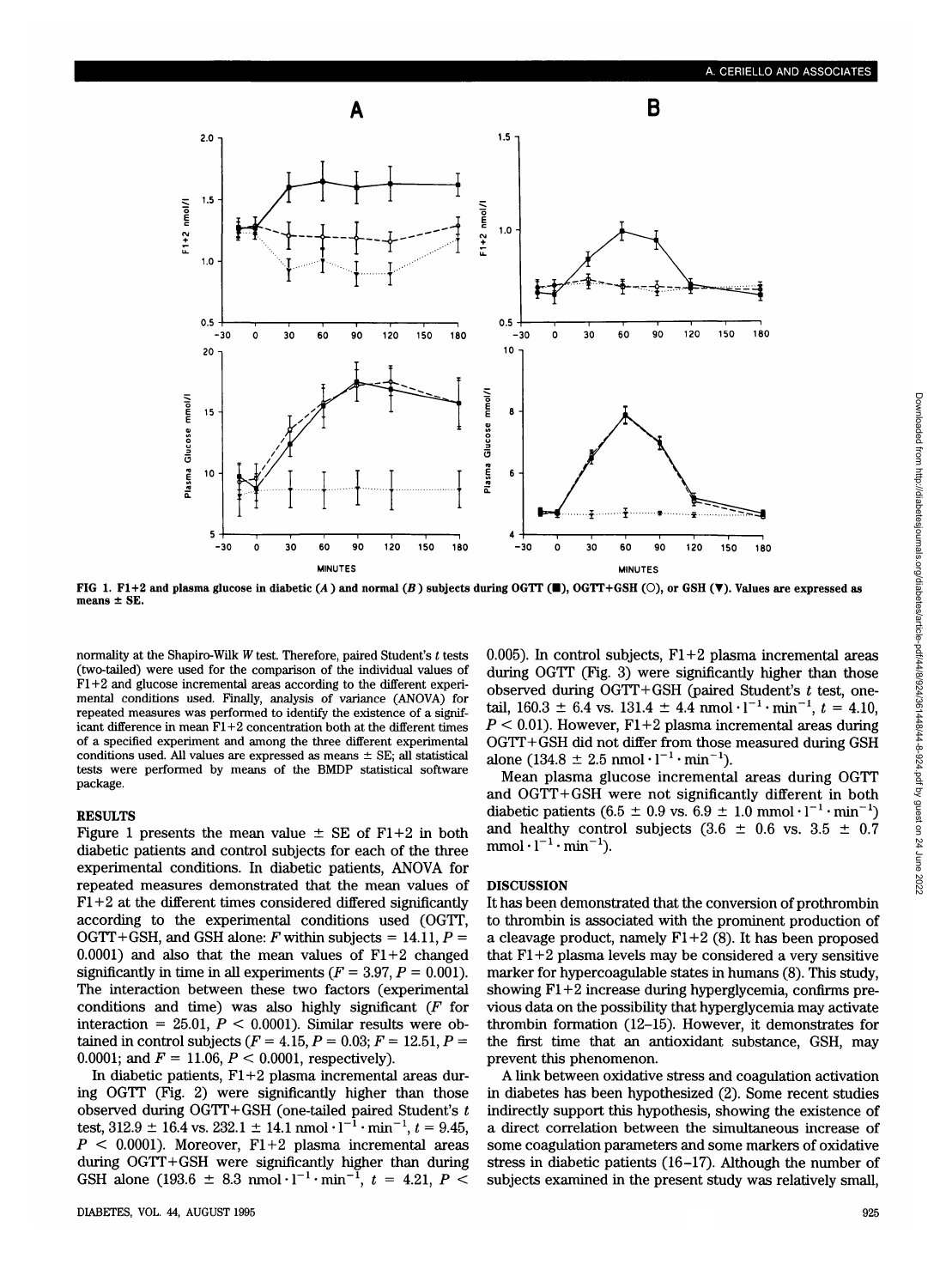

FIG. 2. F1+2 and plasma glucose in each of the nine diabetic patients during OGTT (0), OGTT+GSH (O), or  $GSH(\blacktriangledown).$ 

which mandates caution in interpretation of the results, the data indicate that hyperglycemia-induced thrombin activation may be prevented by antioxidant GSH. This may be considered more directly evident of a possible link between hyperglycemia-induced coagulation activation and oxidative stress.

In our study, GSH reduces  $F1+2$  plasma levels only in hyperglycemic subjects. In this view, since GSH is the only antioxidant tested, the possibility that its effect might be a primary one on glucose-induced  $F1+2$  increase rather than on free radical production may be not discarded.

How hyperglycemia may stimulate thrombin activation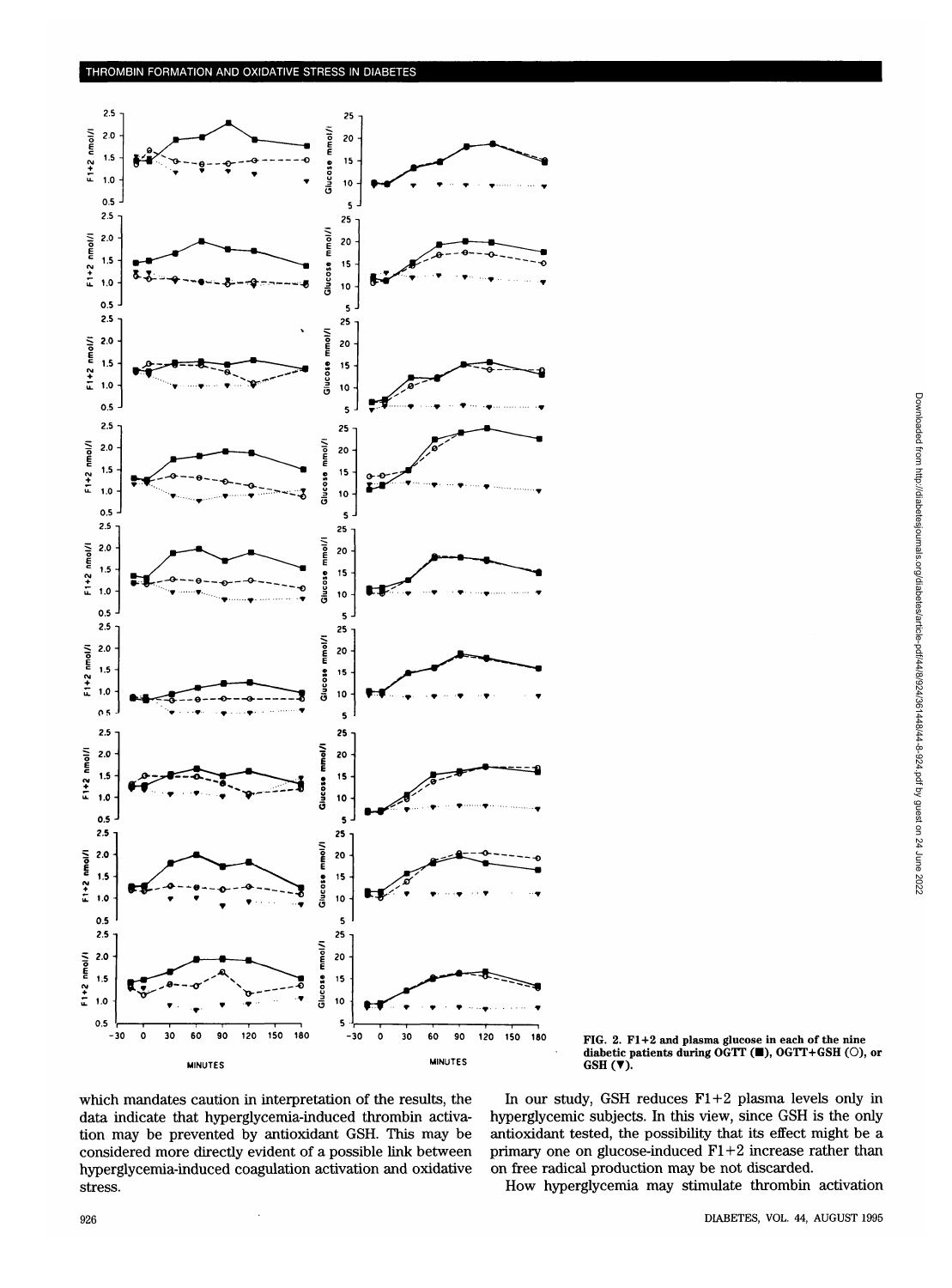

**FIG. 3. F1+2 and plasma glucose in each of the seven control subjects during OGTT (** $\blacksquare$ **), OGTT+GSH (** $\bigcirc$ **), or GSH (** $\nabla$ **).** 

remains hypothetical. We may put forward some hypotheses. It has been shown that hyperglycemia induces tissue-factor (18) and rapidly decreases NO production (19) in endothelial cells. The first one is a potent procoagulant factor (20), and the second one operates as antiaggregatory to platelets (21). Interestingly, decreased NO production in hyperglycemic conditions is restored by antioxidants (19), and this is consistent with the evidence showing that hyperglycemia may damage endothelial cells generating free radicals (22-23). An imbalance of these systems induced in vivo by hyperglycemia might be a sufficient stimulus to induce thrombin overproduction.

Our study shows that an antioxidant substance is capable of controlling hyperglycemia-mediated coagulation activation. These data may suggest the existence of a direct link between hyperglycemia, oxidative stress, and thrombophilia in diabetes.

#### ACKNOWLEDGMENTS

We are indebted to Carla Bulfoni, Nazia Modesti, Sandra Rabassi, and Lucia Zilli for excellent technical assistance.

## **REFERENCES**

- 1. Ostermann H, van de Loo J: Factors of the hemostatic system in diabetic patients: a survey of controlled studies. *Haemostasis* 16:386-416, 1986<br>2. Ceriello A: Coagulation activation in diabetes mellitus: the role of
- 2. Ceriello A: Coagulation activation in diabetes mellitus: the role of hyperglycaemia and therapeutic prospects. *Diabetologia* 36:1119-1125, <sup>1993</sup>
- 3. Baynes JW: Role of oxidative stress in development of complications in diabetes. *Diabetes* 40:405-412, 1991
- 4. Ceriello A, Giugliano D: Oxidative stress and diabetic complications. In *International Textbook of Diabetes Mellitus.* 2nd ed. Alberti KGMM, Zimmet P, DeFronzo RS, Eds. New York, Wiley. In press
- 5. Ceriello A, Quatraro A, Giugliano D: New insights on non-enzymatic glycosylation may lead to therapeutic approaches for the prevention of diabetic complications. *Diabetic Med* 9:297-299, 1992
- 6. Ceriello A, Giugliano D, Quatraro A, Dello Russo P, Lefebvre PJ: Metabolic control may influence the increased superoxide anion generation in diabetic serum. *Diabetic Med* 8:540-542, 1991